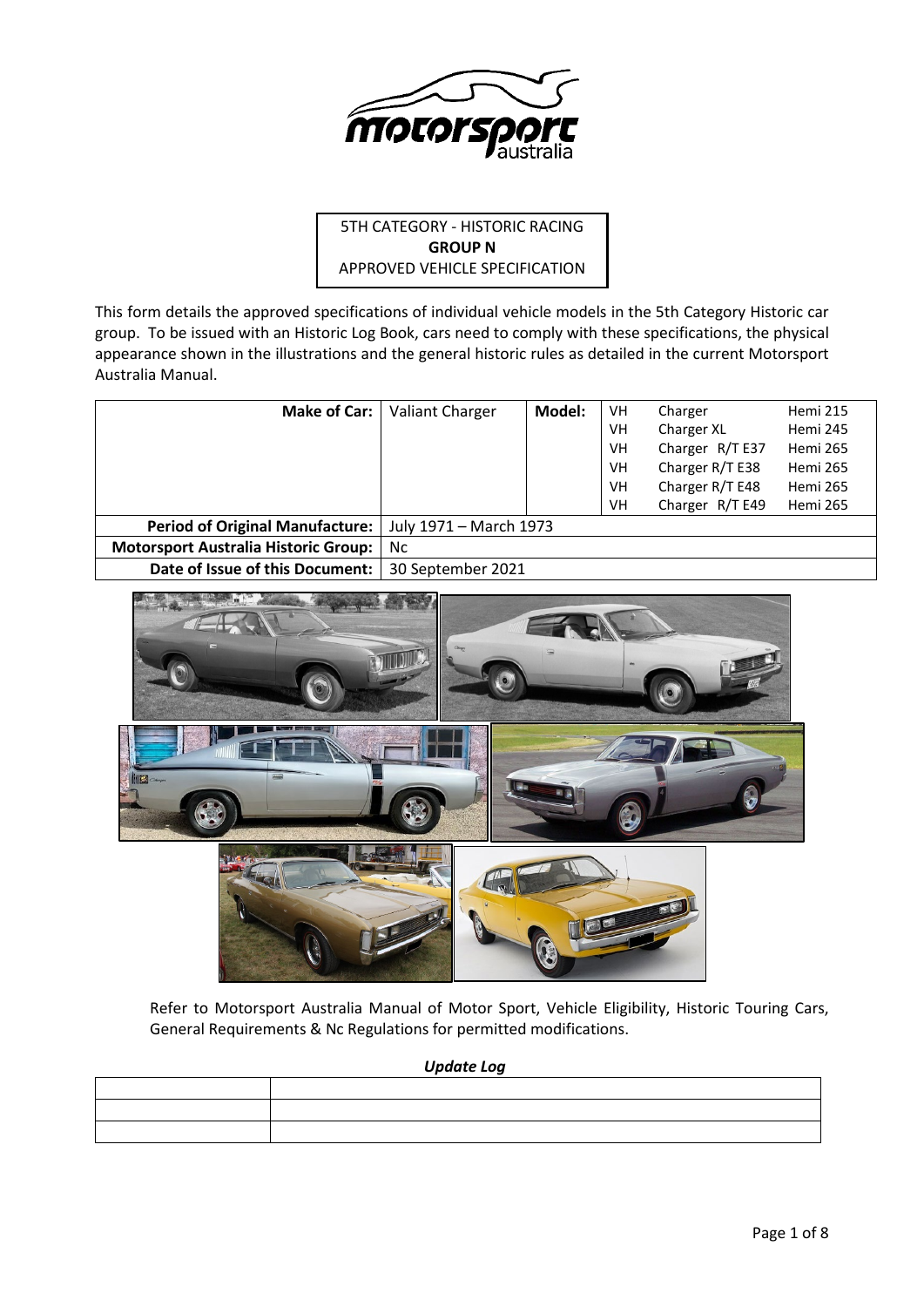# *1.1. CHASSIS*

| <b>Description:</b>             | Unitary construction           |  |  |
|---------------------------------|--------------------------------|--|--|
| <b>Period of Manufacture:</b>   | June 972 to March 1973         |  |  |
| <b>Manufacturer:</b>            | Chrysler Australia             |  |  |
| <b>Chassis Number From:</b>     | VH7S29 ****                    |  |  |
|                                 | Chassis D364C (C-1972, D-1973) |  |  |
| <b>Chassis Number location:</b> | <b>RHS Firewall</b>            |  |  |
| <b>Material:</b>                | Steel                          |  |  |
| <b>Comments</b>                 | None                           |  |  |

### *1.2. FRONT SUSPENSION*

| <b>Description:</b>           | Independent - upper wishbone & lower arm with castor rod |  |                        |    |
|-------------------------------|----------------------------------------------------------|--|------------------------|----|
| <b>Spring Medium:</b>         | Torsion bar                                              |  |                        |    |
| <b>Damper Type:</b>           | Telescopic                                               |  | Adjustable:            | No |
| Anti-sway bar:                | Yes                                                      |  | Adjustable:            | No |
| <b>Suspension adjustable:</b> | Method:<br>Yes                                           |  | Caster, camber and toe |    |
| <b>Comments:</b>              | <b>None</b>                                              |  |                        |    |

### *1.3. REAR SUSPENSION*

| <b>Description:</b>           |                      | Semi elliptic Hotchkiss |             |     |  |
|-------------------------------|----------------------|-------------------------|-------------|-----|--|
| <b>Spring Medium:</b>         | Semi elliptical leaf |                         |             |     |  |
| Damper Type:                  | Telescopic           |                         |             | No  |  |
| Anti-sway bar:                | No                   |                         | Adjustable: | N/A |  |
| <b>Suspension adjustable:</b> | Method:<br>No        |                         | N/A         |     |  |
| <b>Comments:</b>              | <b>None</b>          |                         |             |     |  |

### *1.4. STEERING*

| Type:           | Recirculating ball<br>Make:                              |  | Chrysler |
|-----------------|----------------------------------------------------------|--|----------|
| <b>Comments</b> | 16:1 ratio available in R/T E37 and R/T E49 models with: |  |          |
|                 | A84 option                                               |  |          |
|                 | A87 option                                               |  |          |

# *1.5. BRAKES*

|                               | Front            | Rear           |  |  |
|-------------------------------|------------------|----------------|--|--|
| Type:                         | Disc, ventilated | Drum           |  |  |
| <b>Dimensions:</b>            | 280 mm x 22.3 mm | 229 mm x 51 mm |  |  |
| <b>Material of drum/disc:</b> | Cast iron        | Cast iron      |  |  |
| No. cylinders/pots per wheel: | Two              | Two            |  |  |
| <b>Actuation:</b>             | Hydraulic        | Hydraulic      |  |  |
| <b>Caliper make:</b>          | Girlock          |                |  |  |
| <b>Caliper type:</b>          | Floating         |                |  |  |
| <b>Material:</b>              | Cast iron        |                |  |  |
| <b>Master cylinder make:</b>  | Girlock          |                |  |  |
| Type:                         | Tandem           |                |  |  |
| <b>Adjustable bias:</b>       | No               |                |  |  |
| <b>Servo Fitted:</b>          | Yes              |                |  |  |
| Comments:                     | None             |                |  |  |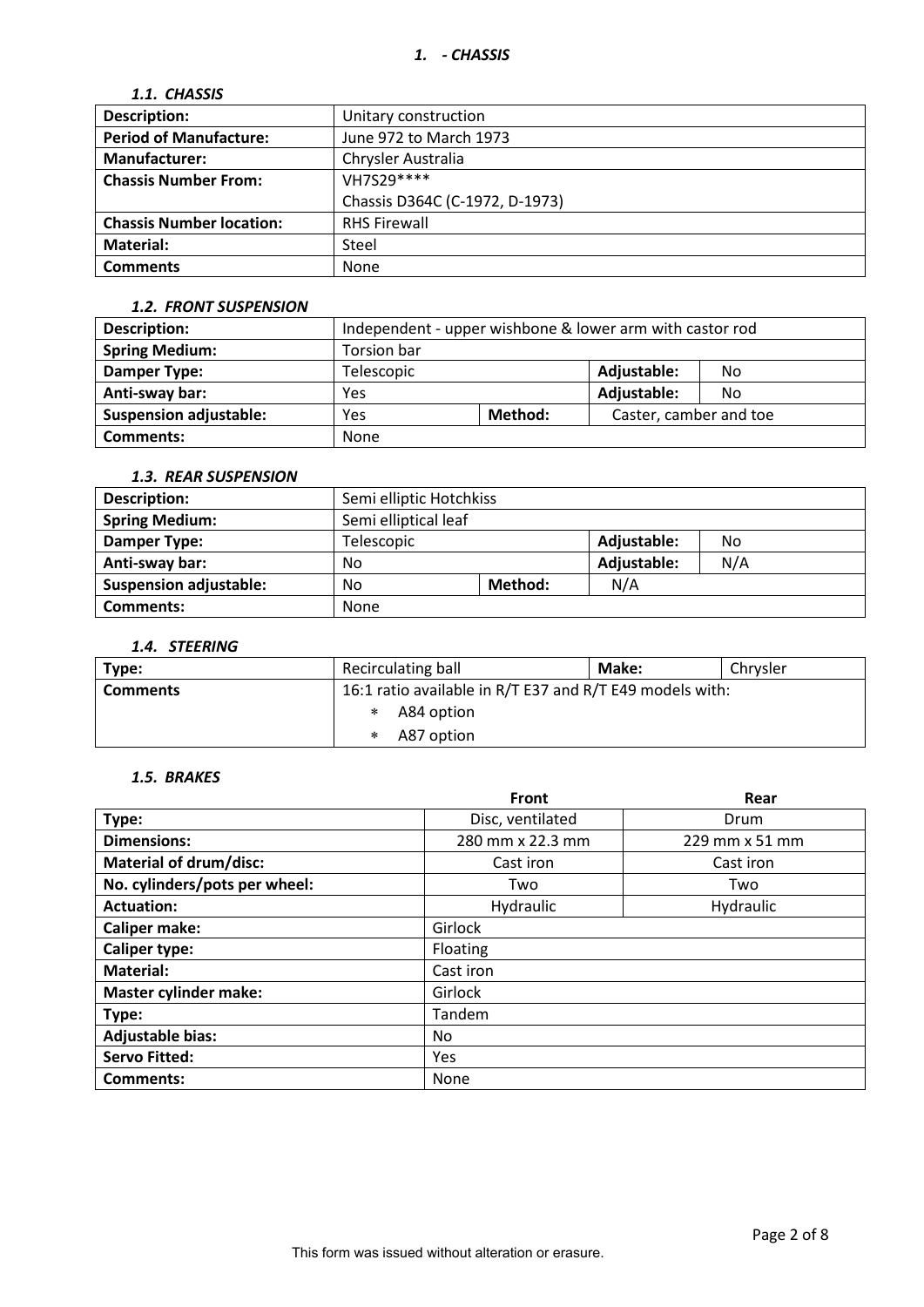### *2.1. ENGINE*

| <i>Z.I. ENGINE</i>              |                                                                                                                                                                                                                                                                                                                                                                                                                                                                                                                                                     |                         |          |  |  |
|---------------------------------|-----------------------------------------------------------------------------------------------------------------------------------------------------------------------------------------------------------------------------------------------------------------------------------------------------------------------------------------------------------------------------------------------------------------------------------------------------------------------------------------------------------------------------------------------------|-------------------------|----------|--|--|
| A. Hemi 215                     |                                                                                                                                                                                                                                                                                                                                                                                                                                                                                                                                                     |                         |          |  |  |
| Make:                           | Chrysler                                                                                                                                                                                                                                                                                                                                                                                                                                                                                                                                            |                         |          |  |  |
| Model:                          | <b>Hemi 215</b>                                                                                                                                                                                                                                                                                                                                                                                                                                                                                                                                     |                         |          |  |  |
| No. cylinders:                  | Six                                                                                                                                                                                                                                                                                                                                                                                                                                                                                                                                                 | <b>Configuration:</b>   | Four     |  |  |
| <b>Cylinder Block-material:</b> | Cast iron                                                                                                                                                                                                                                                                                                                                                                                                                                                                                                                                           | <b>Two/Four Stroke:</b> | Four     |  |  |
| <b>Bore - Original:</b>         | 89.4 mm                                                                                                                                                                                                                                                                                                                                                                                                                                                                                                                                             | <b>Max allowed:</b>     | 90.9 mm  |  |  |
| Stroke - original:              | 93.47 mm                                                                                                                                                                                                                                                                                                                                                                                                                                                                                                                                            | Max allowed:            | 93.47 mm |  |  |
| Capacity - original:            | 3520 cc                                                                                                                                                                                                                                                                                                                                                                                                                                                                                                                                             | <b>Max allowed:</b>     | 3637 cc  |  |  |
| <b>Identifying marks:</b>       | Next to distributor<br>"D" prefix.<br>Second Digit - size<br>215<br>1<br>$\overline{2}$<br>245<br>$\mathbf{a}$<br>265<br>Third Digit - performance level:<br>Low Compression<br>1<br>$\mathbf 2$<br>Standard Performance (1 BBL)<br>3<br>High Performance (2 BBL)<br>4<br>Premium Performance (Pacer, R/T & 770)<br>5<br>Six Pack (E37 & E48)<br>6<br>Six Pack (E38 & E49)<br>Fourth Digit - gearbox<br>Auto<br>1<br>3<br>3 speed manual<br>4 speed manual<br>4<br>Fifth Digit - year of manufacture:<br>1970<br>A<br>В<br>1971<br>$\Gamma$<br>1972 |                         |          |  |  |
| <b>Cooling method:</b>          | Liquid                                                                                                                                                                                                                                                                                                                                                                                                                                                                                                                                              |                         |          |  |  |
| <b>Comments:</b>                | None                                                                                                                                                                                                                                                                                                                                                                                                                                                                                                                                                |                         |          |  |  |

### *2.2. CYLINDER HEAD*

| Make:                     | Chrysler |                    |              |          |       |
|---------------------------|----------|--------------------|--------------|----------|-------|
| No. of valves/cylinder:   | Two      | Inlet:             | One          | Exhaust: | One   |
| No. of ports total:       | Twelve   | inlet:             | Six          | Exhaust: | Six   |
| No. of camshafts:         | One      | Location:          | <b>Block</b> | Drive:   | Chain |
| <b>Valve actuation:</b>   |          | Pushrod and rocker |              |          |       |
| Spark plugs/cylinder:     | One      |                    |              |          |       |
| <b>Identifying marks:</b> | N/A      |                    |              |          |       |
| <b>Comments:</b>          | None     |                    |              |          |       |

#### *2.3. LUBRICATION*

| Method:              | Wet sump | Oil tank location:                                                          | N/A |  |
|----------------------|----------|-----------------------------------------------------------------------------|-----|--|
| Dry sump pump type:  | N/A      | Location:                                                                   | N/A |  |
| Oil cooler standard: | No       | Location:                                                                   | N/A |  |
| Comments:            |          | External single stage, wet, belt driven oil pump allowed. Refer Appendix A. |     |  |

#### *2.4. IGNITION SYSTEM*

| Type:           | Points, distributor & coil                |
|-----------------|-------------------------------------------|
| Make:           | Optional                                  |
| <b>Comments</b> | Breakerless electronic ignition permitted |

### *2.5. FUEL SYSTEM*

| <b>Carburettor Make:</b>    | Carter | Model:                    | <b>RBS</b> |
|-----------------------------|--------|---------------------------|------------|
| <b>Carburettor Number:</b>  | One    |                           |            |
| Size:                       |        | Single barrel downdraught |            |
| <b>Fuel injection Make:</b> | N/A    | Type:                     | N/A        |
| Supercharged:               | No     | Type:                     | N/A        |
| Comments:                   | None   |                           |            |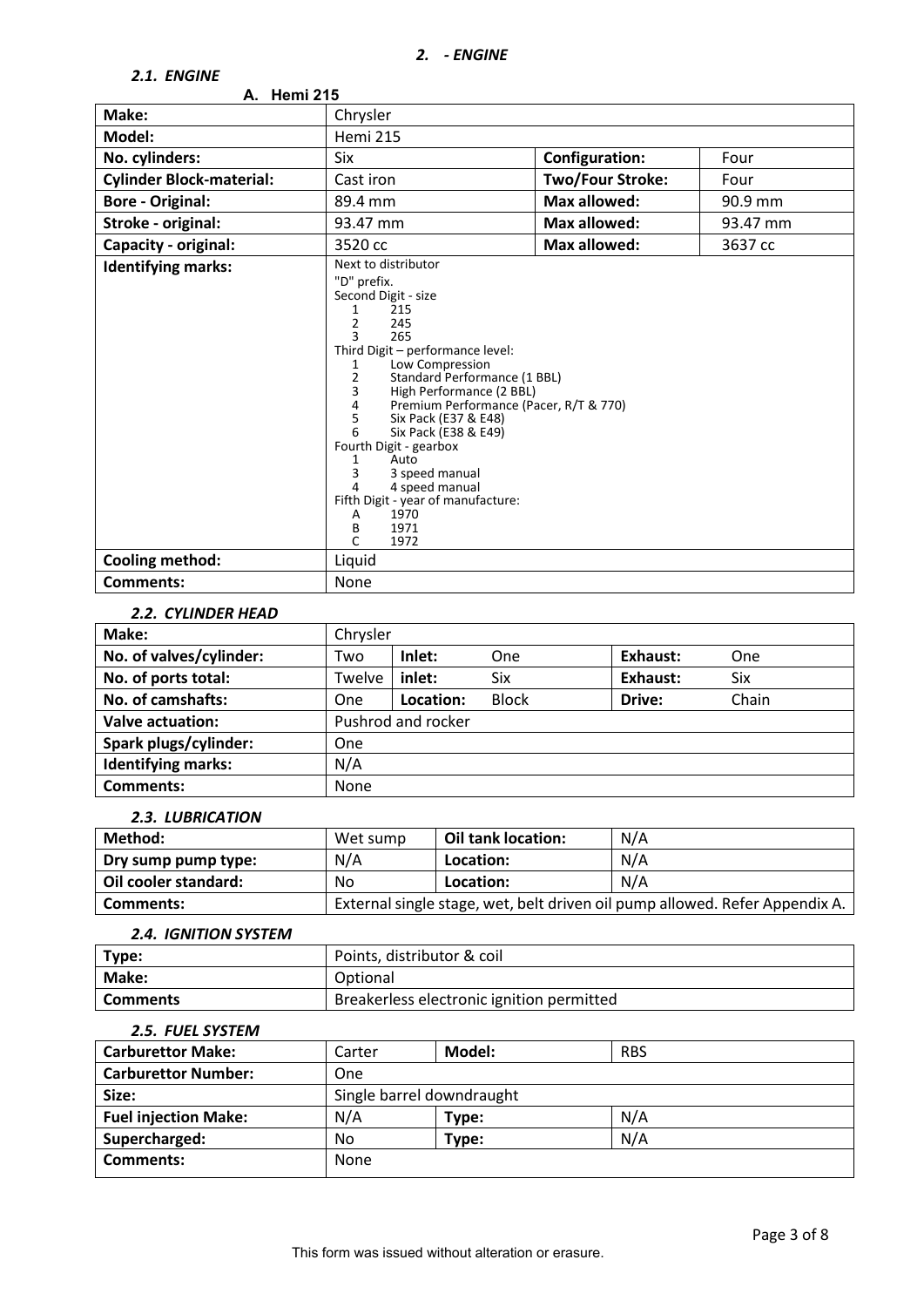# *2.1. ENGINE*

| <b>B.</b> Hemi 245              |                                                                                                                                                                                                                                                                                                                                                                                                                                                                                                            |                         |          |
|---------------------------------|------------------------------------------------------------------------------------------------------------------------------------------------------------------------------------------------------------------------------------------------------------------------------------------------------------------------------------------------------------------------------------------------------------------------------------------------------------------------------------------------------------|-------------------------|----------|
| Make:                           | Chrysler                                                                                                                                                                                                                                                                                                                                                                                                                                                                                                   |                         |          |
| Model:                          | Hemi 245                                                                                                                                                                                                                                                                                                                                                                                                                                                                                                   |                         |          |
| No. cylinders:                  | Six                                                                                                                                                                                                                                                                                                                                                                                                                                                                                                        | <b>Configuration:</b>   | In line  |
| <b>Cylinder Block-material:</b> | Cast iron                                                                                                                                                                                                                                                                                                                                                                                                                                                                                                  | <b>Two/Four Stroke:</b> | Four     |
| <b>Bore - Original:</b>         | 95.5 mm                                                                                                                                                                                                                                                                                                                                                                                                                                                                                                    | <b>Max allowed:</b>     | 97.00 mm |
| Stroke - original:              | 93.47 mm                                                                                                                                                                                                                                                                                                                                                                                                                                                                                                   | <b>Max allowed:</b>     | 93.47 mm |
| Capacity - original:            | 4015 cc                                                                                                                                                                                                                                                                                                                                                                                                                                                                                                    | Max allowed:            | 4142 cc  |
| <b>Identifying marks:</b>       | Next to distributor<br>"D" prefix.<br>Second Digit - size<br>215<br>1<br>2<br>245<br>265<br>3<br>Third Digit - performance level:<br>Low Compression<br>1<br>2<br>Standard Performance (1 BBL)<br>3<br>High Performance (2 BBL)<br>4<br>Premium Performance (Pacer, R/T & 770)<br>5<br>Six Pack (E37 & E48)<br>6<br>Six Pack (E38 & E49)<br>Fourth Digit - gearbox<br>Auto<br>1<br>3<br>3 speed manual<br>4 speed manual<br>4<br>Fifth Digit - year of manufacture:<br>1970<br>Α<br>1971<br>В<br>1972<br>C |                         |          |
| <b>Cooling method:</b>          | Liquid                                                                                                                                                                                                                                                                                                                                                                                                                                                                                                     |                         |          |
| <b>Comments:</b>                | External single stage, wet, belt driven oil pump allowed. Refer Appendix A.                                                                                                                                                                                                                                                                                                                                                                                                                                |                         |          |

#### *2.2. CYLINDER HEAD*

| Make:                     | Chrysler |                    |              |          |       |
|---------------------------|----------|--------------------|--------------|----------|-------|
| No. of valves/cylinder:   | Two      | Inlet:             | One          | Exhaust: | One   |
| No. of ports total:       | Twelve   | inlet:             | Six          | Exhaust: | Six   |
| No. of camshafts:         | One      | Location:          | <b>Block</b> | Drive:   | Chain |
| <b>Valve actuation:</b>   |          | Pushrod and rocker |              |          |       |
| Spark plugs/cylinder:     | One      |                    |              |          |       |
| <b>Identifying marks:</b> | N/A      |                    |              |          |       |
| Comments:                 | None     |                    |              |          |       |

# *2.3. LUBRICATION*

| Method:              | Wet sump | Oil tank location: | N/A                                                                         |
|----------------------|----------|--------------------|-----------------------------------------------------------------------------|
| Dry sump pump type:  | N/A      | Location:          | N/A                                                                         |
| Oil cooler standard: | Nο       | Location:          | N/A                                                                         |
| Comments:            |          |                    | External single stage, wet, belt driven oil pump allowed. Refer Appendix A. |

# *2.4. IGNITION SYSTEM*

| Type:           | Points, distributor & coil                |
|-----------------|-------------------------------------------|
| Make:           | Optional                                  |
| <b>Comments</b> | Breakerless electronic ignition permitted |

### *2.5. FUEL SYSTEM*

| <b>Carburettor Make:</b>    | Carter                    | Model: | <b>RBS</b> |
|-----------------------------|---------------------------|--------|------------|
| <b>Carburettor Number:</b>  | One                       |        |            |
| Size:                       | Single barrel downdraught |        |            |
| <b>Fuel injection Make:</b> | N/A                       | Type:  | N/A        |
| Supercharged:               | No                        | Type:  | N/A        |
| Comments:                   | None                      |        |            |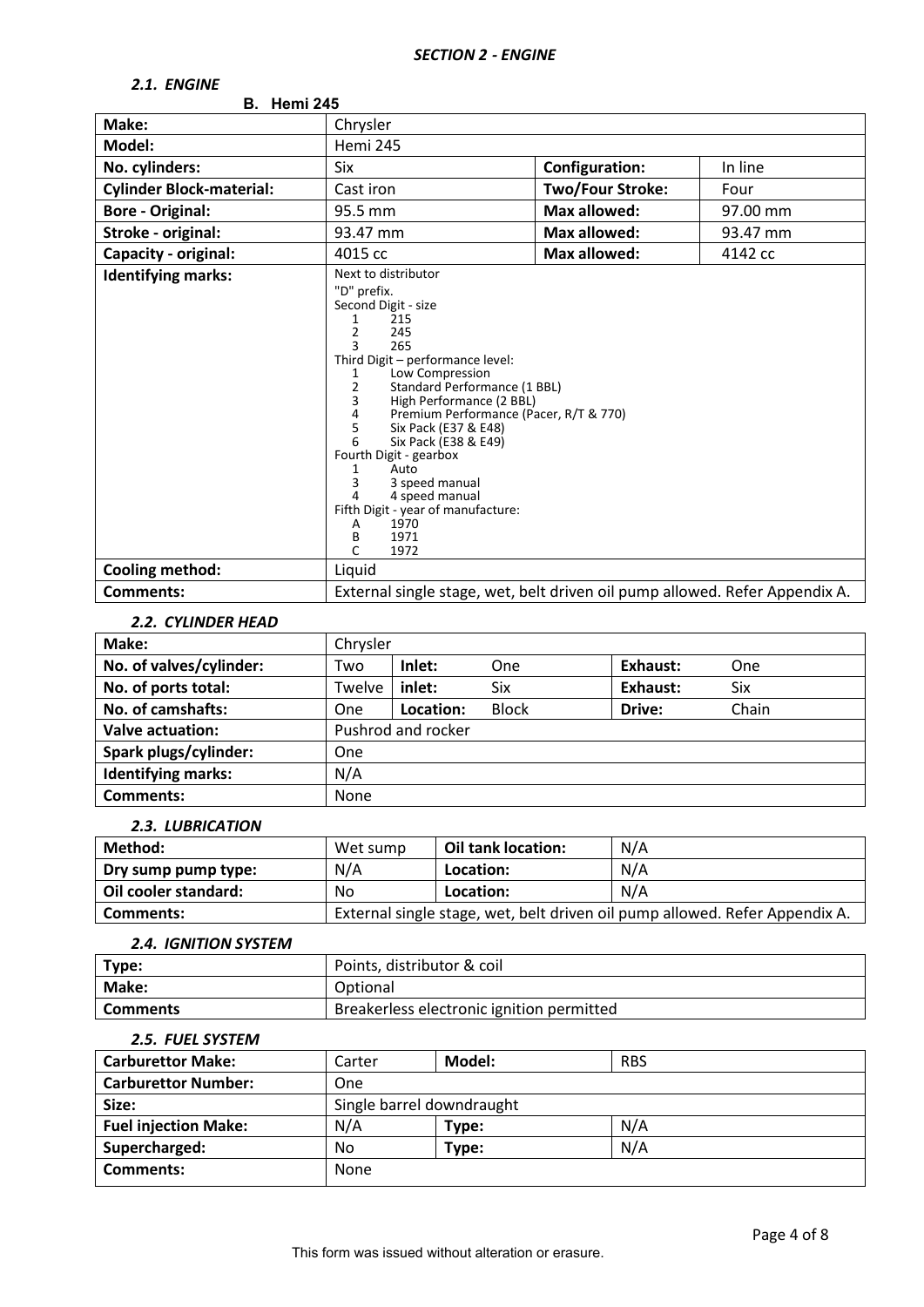# *2.1. ENGINE*

| <i>L.L. LIVUIIVL</i>            | C. Hemi 265                                                                                                                                                                                                                                                                                                                                                                                                                                                                                                             |                         |          |
|---------------------------------|-------------------------------------------------------------------------------------------------------------------------------------------------------------------------------------------------------------------------------------------------------------------------------------------------------------------------------------------------------------------------------------------------------------------------------------------------------------------------------------------------------------------------|-------------------------|----------|
|                                 |                                                                                                                                                                                                                                                                                                                                                                                                                                                                                                                         |                         |          |
| Make:                           | Chrysler                                                                                                                                                                                                                                                                                                                                                                                                                                                                                                                |                         |          |
| Model:                          | <b>Hemi 265</b>                                                                                                                                                                                                                                                                                                                                                                                                                                                                                                         |                         |          |
| No. cylinders:                  | <b>Six</b>                                                                                                                                                                                                                                                                                                                                                                                                                                                                                                              | <b>Configuration:</b>   | In line  |
| <b>Cylinder Block-material:</b> | Cast iron                                                                                                                                                                                                                                                                                                                                                                                                                                                                                                               | <b>Two/Four Stroke:</b> | Four     |
| <b>Bore - Original:</b>         | 99.3 mm                                                                                                                                                                                                                                                                                                                                                                                                                                                                                                                 | <b>Max allowed:</b>     | 100.8 mm |
| Stroke - original:              | 93.47 mm                                                                                                                                                                                                                                                                                                                                                                                                                                                                                                                | <b>Max allowed:</b>     | 93.47 mm |
| Capacity - original:            | 4340 cc                                                                                                                                                                                                                                                                                                                                                                                                                                                                                                                 | <b>Max allowed:</b>     | 4474 cc  |
| <b>Identifying marks:</b>       | Next to distributor<br>"D" prefix.<br>Second Digit - size<br>215<br>1<br>$\overline{2}$<br>245<br>3<br>265<br>Third Digit - performance level:<br>Low Compression<br>1<br>2<br>Standard Performance (1 BBL)<br>3<br>High Performance (2 BBL)<br>4<br>Premium Performance (Pacer, R/T & 770)<br>5<br>Six Pack (E37 & E48)<br>Six Pack (E38 & E49)<br>6<br>Fourth Digit - gearbox<br>Auto<br>1<br>3<br>3 speed manual<br>4 speed manual<br>4<br>Fifth Digit - year of manufacture:<br>1970<br>A<br>1971<br>В<br>C<br>1972 |                         |          |
| <b>Cooling method:</b>          | Liquid                                                                                                                                                                                                                                                                                                                                                                                                                                                                                                                  |                         |          |
| Comments:                       | Engine fitted to R/T 37, R/T 38, R/T 48, and R/T 49.                                                                                                                                                                                                                                                                                                                                                                                                                                                                    |                         |          |
|                                 | External single stage, wet, belt driven oil pump allowed. Refer Appendix A.                                                                                                                                                                                                                                                                                                                                                                                                                                             |                         |          |

#### *2.2. CYLINDER HEAD*

| Make:                     | Chrysler |                    |              |          |       |
|---------------------------|----------|--------------------|--------------|----------|-------|
| No. of valves/cylinder:   | Two      | Inlet:             | One          | Exhaust: | One   |
| No. of ports total:       | Twelve   | inlet:             | Six          | Exhaust: | Six   |
| No. of camshafts:         | One      | Location:          | <b>Block</b> | Drive:   | Chain |
| <b>Valve actuation:</b>   |          | Pushrod and rocker |              |          |       |
| Spark plugs/cylinder:     | One      |                    |              |          |       |
| <b>Identifying marks:</b> | N/A      |                    |              |          |       |
| <b>Comments:</b>          | None     |                    |              |          |       |

### *2.3. LUBRICATION*

| Method:              | Wet sump                                                                    | Oil tank location: | N/A |
|----------------------|-----------------------------------------------------------------------------|--------------------|-----|
| Dry sump pump type:  | N/A                                                                         | Location:          | N/A |
| Oil cooler standard: | No                                                                          | Location:          | N/A |
| Comments:            | External single stage, wet, belt driven oil pump allowed. Refer Appendix A. |                    |     |

#### *2.4. IGNITION SYSTEM*

| Type:           | Points, distributor & coil                |
|-----------------|-------------------------------------------|
| Make:           | Optional                                  |
| <b>Comments</b> | Breakerless electronic ignition permitted |

#### *2.5. FUEL SYSTEM*

| <b>Carburettor Make:</b>    | Carter                   | Model: | 2V                                                                                  |
|-----------------------------|--------------------------|--------|-------------------------------------------------------------------------------------|
| <b>Carburettor Make:</b>    | Weber                    | Model: | 45 DCOE                                                                             |
| <b>Carburettor Number:</b>  | One $*$                  |        |                                                                                     |
| Size:                       | Two barrel downdraught * |        |                                                                                     |
| <b>Fuel injection Make:</b> | N/A                      | Type:  | N/A                                                                                 |
| Supercharged:               | No                       | Type:  | N/A                                                                                 |
| <b>Comments:</b>            |                          |        | R/T 37, R/T 38, R/T 48 and R/T 49 used three Weber 45 DCOE dual-throat carburettors |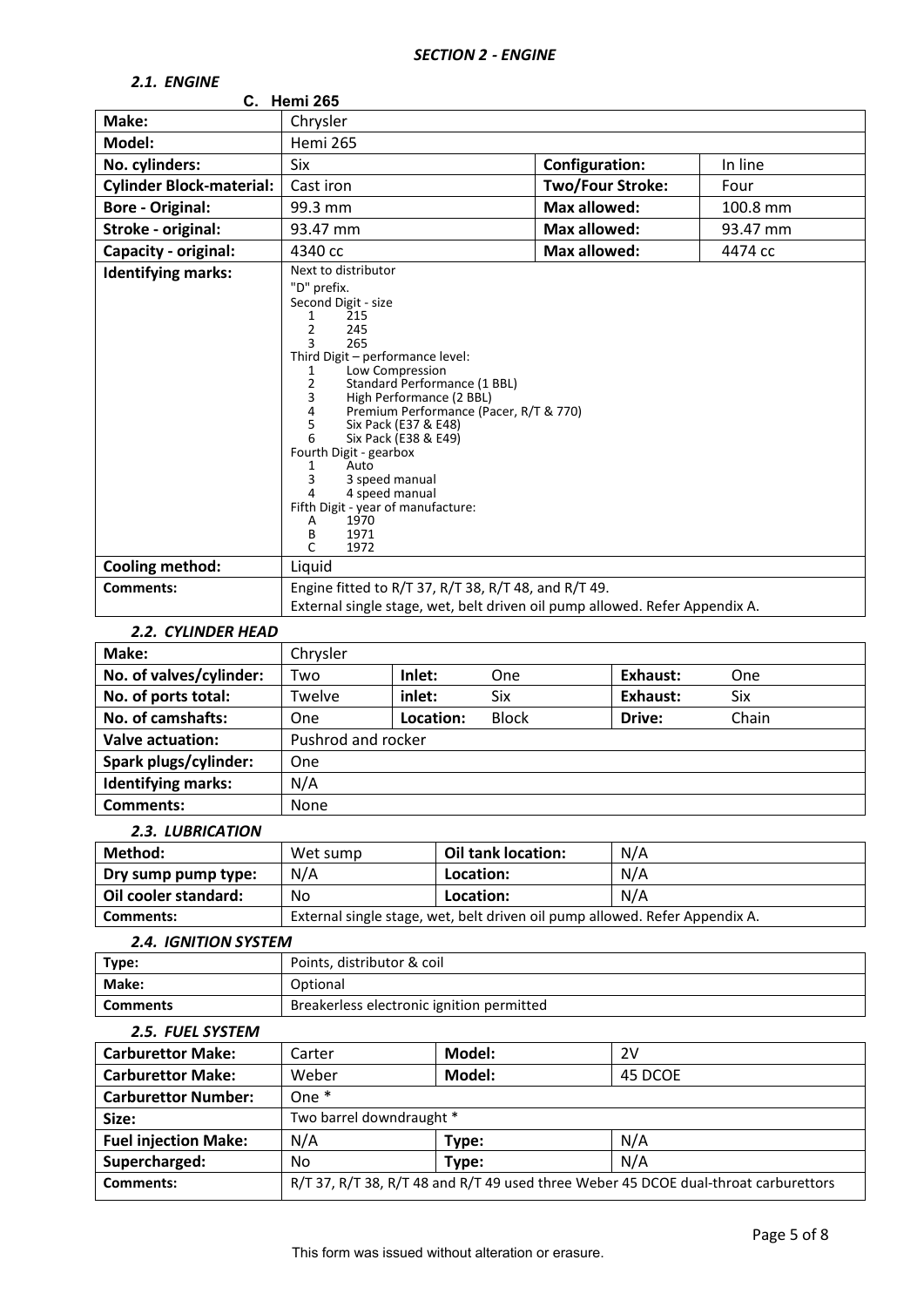### *2.1. CLUTCH*

| Make:             | Borg and Beck                                                       |
|-------------------|---------------------------------------------------------------------|
| Type:             | Diaphragm                                                           |
| Diameter:         | 241 mm                                                              |
| No. of Plates:    | One $*$                                                             |
| <b>Actuation:</b> | Mechanical                                                          |
| <b>Comments:</b>  | * R/T 37, R/T 38, and R/T 49 used twin plate 228.6 mm clutch plates |

### *2.2. TRANSMISSION*

| Type:                                | <b>Borg Warner</b>                              |  |
|--------------------------------------|-------------------------------------------------|--|
| Make:                                | Three speed (R/T 37, R/T 38)                    |  |
|                                      | Four speed $-$ (R/T 48 and R/T 49)              |  |
| <b>Gearbox location:</b>             | Behind engine                                   |  |
| No. forward speeds:                  | Three or Four                                   |  |
| <b>Gearchange type and location:</b> | H pattern $-$ central location                  |  |
|                                      | three speed - D12 option.<br>$\bullet$          |  |
|                                      | four speed - D20 option.<br>$\bullet$           |  |
| Case material:                       | Cast iron casing, aluminium tailhousing         |  |
| <b>Identifying marks:</b>            | N/A                                             |  |
| <b>Comments:</b>                     | R/T 37, R/T 38 used three speed - D12 option.   |  |
|                                      | R/T 48 and R/T 49 used four speed - D20 option. |  |

# *2.3. FINAL DRIVE*

| Make:              | Borg Warner                                        | Model: | Sure Grip |
|--------------------|----------------------------------------------------|--------|-----------|
| Type:              | Live rear axle                                     |        |           |
| <b>Ratios:</b>     | Various                                            |        |           |
| Differential type: | Semi floating hypoid                               |        |           |
| Comments:          | R/T 49                                             |        |           |
|                    | D53 Option - Sure Grip 3.23 Rear Axle Ratio<br>$*$ |        |           |
|                    | D56 Option - Sure Grip 3.50 Rear Axle Ratio<br>$*$ |        |           |

### *2.4. TRANSMISSION SHAFTS (EXPOSED)*

| l Number:    | <b>One</b>                           |
|--------------|--------------------------------------|
| Location:    | Gearbox to final drive               |
| Description: | Open tail shaft with twin uni joints |
| Comments:    | None                                 |

# *2.5. WHEELS & TYRES*

| <b>Wheel type - Original:</b>  | Steel                                           |            | <b>Material - Original:</b> | Steel                |  |
|--------------------------------|-------------------------------------------------|------------|-----------------------------|----------------------|--|
|                                | Alloy *                                         |            |                             | Alloy *              |  |
| Wheel type - Allowed:          | Steel                                           |            | <b>Material - Allowed:</b>  | Steel                |  |
|                                | Alloy (period style)                            |            |                             | Alloy                |  |
| <b>Fixture method:</b>         | Stud and nut                                    | No. studs: |                             | Five                 |  |
| Wheel dia. & rim width         | <b>FRONT</b>                                    |            |                             | <b>REAR</b>          |  |
| Original:                      | 6.5" x 14" (Steel)                              |            | 6.5" x 14" (Steel)          |                      |  |
|                                | $7''$ x 14" (Alloy)*                            |            |                             | $7''$ x 14" (Alloy)* |  |
| <b>Allowed</b>                 | $8'' \times 14''$                               |            | $8'' \times 14''$           |                      |  |
|                                | $8'' \times 15''$                               |            |                             | $8'' \times 15''$    |  |
| <b>Tyre Section:</b>           |                                                 |            |                             |                      |  |
| Allowed:                       | Refer approved tyre list.                       |            |                             |                      |  |
| <b>Aspect ratio - minimum:</b> | 60% minimum aspect ratio.                       |            |                             |                      |  |
| Comments:                      | For R/T 37, R/T 38, R/T 48 and R/T 49<br>$\ast$ |            |                             |                      |  |
|                                | Option A84 for R/T E49                          |            |                             |                      |  |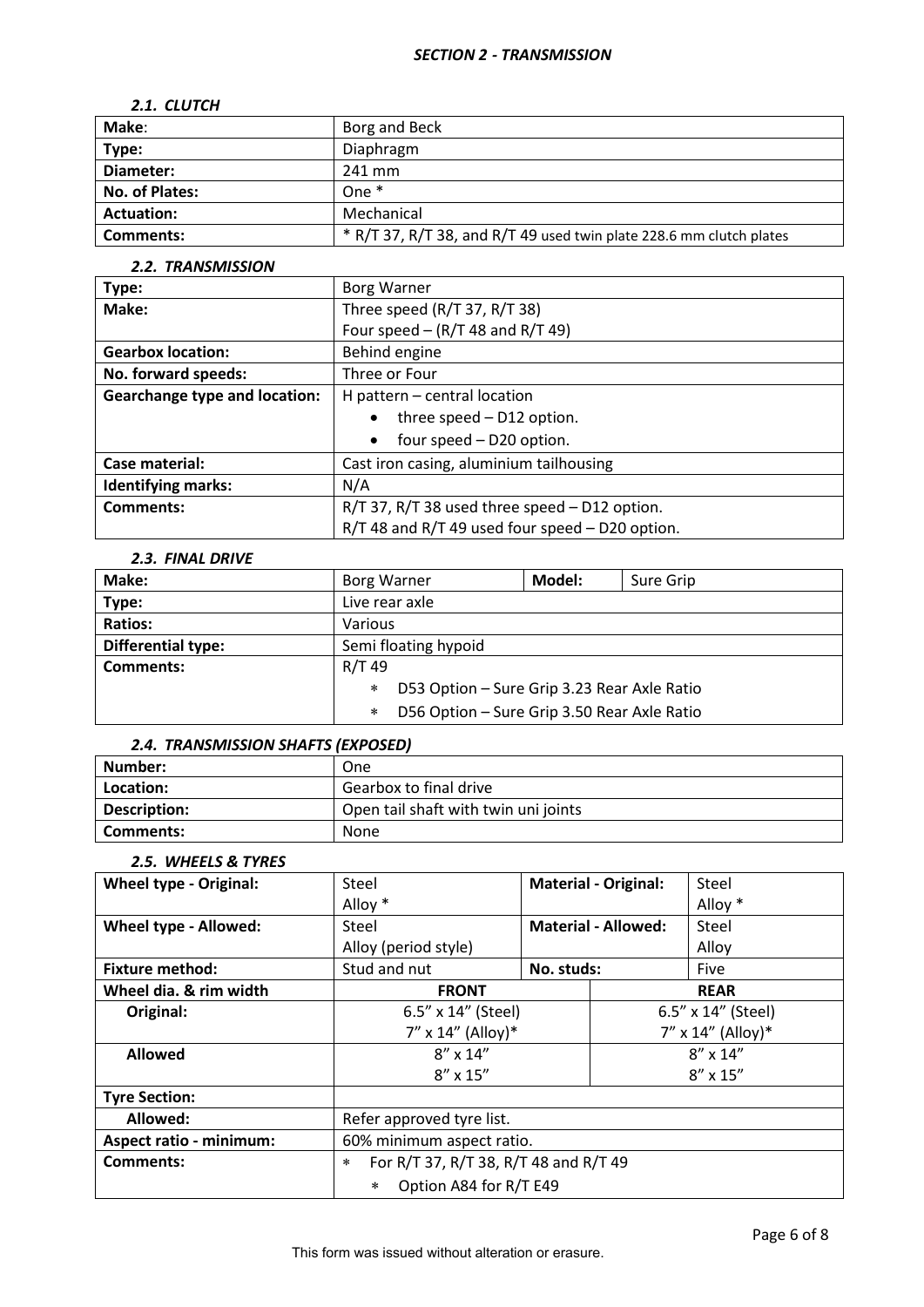# *3.1. FUEL SYSTEM*

| <b>Tank Location:</b> | Under boot floor                                                       | Capacity:                                               | 86 litres * |  |
|-----------------------|------------------------------------------------------------------------|---------------------------------------------------------|-------------|--|
| Fuel pump, type:      | Electrical                                                             | Make:                                                   | Holley      |  |
| Comments:             |                                                                        | $R/T$ 48 and $R/T$ 49 had 160 litre tanks – E48 option. |             |  |
|                       | R.T 49 had A84 option – twin filler caps, mounted on rear quarter<br>* |                                                         |             |  |
|                       | panels                                                                 |                                                         |             |  |

### *3.2. ELECTRICAL SYSTEM*

| Voltage:                 | $\sim$<br>∸ | <b>Alternator fitted:</b> | Alternator |
|--------------------------|-------------|---------------------------|------------|
| <b>Battery Location:</b> | Engine bay  |                           |            |
| Comments:                | None        |                           |            |

#### *3.3. BODYWORK*

| Type:         | Coupe                                                                                                                                                                                                                                                                                                                                                                                                                                                                                                                                 | <b>Material:</b> | Steel |  |
|---------------|---------------------------------------------------------------------------------------------------------------------------------------------------------------------------------------------------------------------------------------------------------------------------------------------------------------------------------------------------------------------------------------------------------------------------------------------------------------------------------------------------------------------------------------|------------------|-------|--|
| No. of seats: | <b>Five</b>                                                                                                                                                                                                                                                                                                                                                                                                                                                                                                                           | No. doors:       | Two   |  |
| Comments:     | All R/T models have a blacked-out grille.<br>All R/T models have decals:<br>"HEMI 265" on bonnet<br>$\bullet$<br>"HEMI 265" on rear quarter panel<br>$\bullet$<br>Large "R/T" on the bonnet<br>Small "R/T" on the front guards and rear tail panel<br>"Hemi 6 Pack" on the Rear Quarter Panel<br>$\bullet$<br>Stripe across rear of front fender (bumble bee stripe)<br>A number "4" on the bumble bee stripe indicates that it is an E49<br>$\bullet$<br>-4 Speed equipped - - included with A66 Hood and Fender<br>Dress-up package |                  |       |  |

### *3.4. DIMENSIONS*

| Track - Front: | 1519 mm     | Rear:                  | 1530 mm |
|----------------|-------------|------------------------|---------|
| Wheelbase:     | 2070 mm     | <b>Overall length:</b> | 4570 mm |
| Dry weight:    | 1340 kg     |                        |         |
| Comments:      | <b>None</b> |                        |         |

### *3.5. SAFETY EQUIPMENT*

Refer applicable Group Regulations